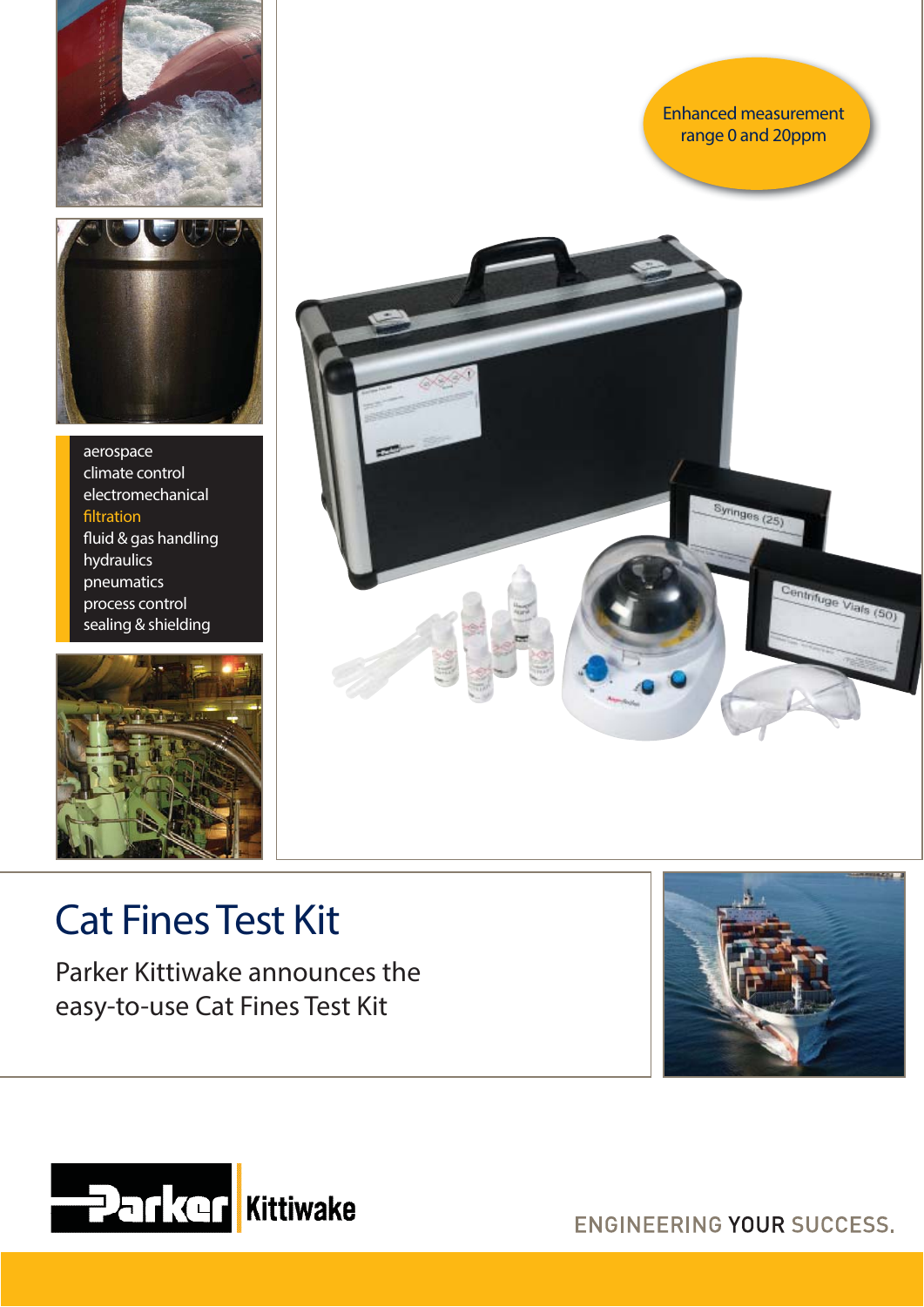## Easy-to-use test kit detects catalytic fines to prevent irreparable damage to fuel pumps, injectors, piston rings and liners

## Key benefits

- Low cost
- Simple to use
- Onboard usage
- No installation required
- Compact, lightweight and portable

### This product is covered by the following patents:

- US 9759706
- GB 2547960
- WO 2017042558

The Parker Kittiwake Cat Fines Test Kit is an innovative breakthrough in the early detection of catalytic (cat) fines. In just 15 minutes, the simple onboard test identifies the presence of abrasive silicon and aluminium cat fines, which can cause irreversible damage to a vessel's fuel system if they become embedded into engine components.

The test is a simple to use chemical bottle test which determines the level of cat fines present in a representative sample of fuel oil, allowing the operator to identify the ingress of abrasive and potentially damaging components in the fuel oil before it enters the system.

The quality of fuel brought on board is increasingly difficult to predict. Until now, the detection of cat fines in fuel oil was only possible by obtaining a fuel sample, which is then sent for laboratory analysis. The Cat Fines Test Kit provides accurate results onboard and in a matter of minutes, providing ship owners with an detailed picture of the level of corrosive elements present almost instantly, potentially preventing critical damage before it occurs.

As a means of self-preservation, vessels collect representative fuel samples during bunkering and then send them off for laboratory analysis. However, the test results often only become available once a ship has set sail and is far out to sea, by which time significant engine damage may already be in progress. Current industry practice is to use high-end instruments that are more suited for laboratory use rather than on board the vessel.

The test kit The Cat Fines Test Kit identifies excessive levels of cat fines onboard and in real time, allowing the operator to take preventative action and call for further laboratory testing to confirm that the fuel is suitable before it is used. It has been designed to flag up HFO samples that may be contaminated with dangerous levels of cat fines before the fuel has even been pumped aboard and is simple to perform, cost effective, and can be completed within a few minutes.

> The Cat Fines Test Kit is capable of identifying those fuel samples that have a cat fine concentration of  $> 60$  ppm (Al + Si), and which therefore exceed the limit recommended by ISO 8217:2012. It has been specifically designed to provide the crew with a clear sail or don't sail indication with regards to fuel quality.

## Cat fines

Cat fines cause damage to fuel injection equipment. The fines are particles of spent aluminium and silicon catalyst that arise from the catalytic cracking process in the refinery, and vary both in size and hardness. If not reduced by suitable treatment, the abrasive nature of these fines will damage the engine, particularly fuel pumps, injectors, piston rings and liners, leading to unexpected damage, costly repairs, and unplanned downtime.

Much of the heavy fuel oil (HFO) burnt in the cylinders of large 2-stroke marine diesel engines is contaminated with cat fines. These particles, which find their way into the fuel at the oil refinery, can cause catastrophic abrasive damage to engine cylinder liners during the combustion process.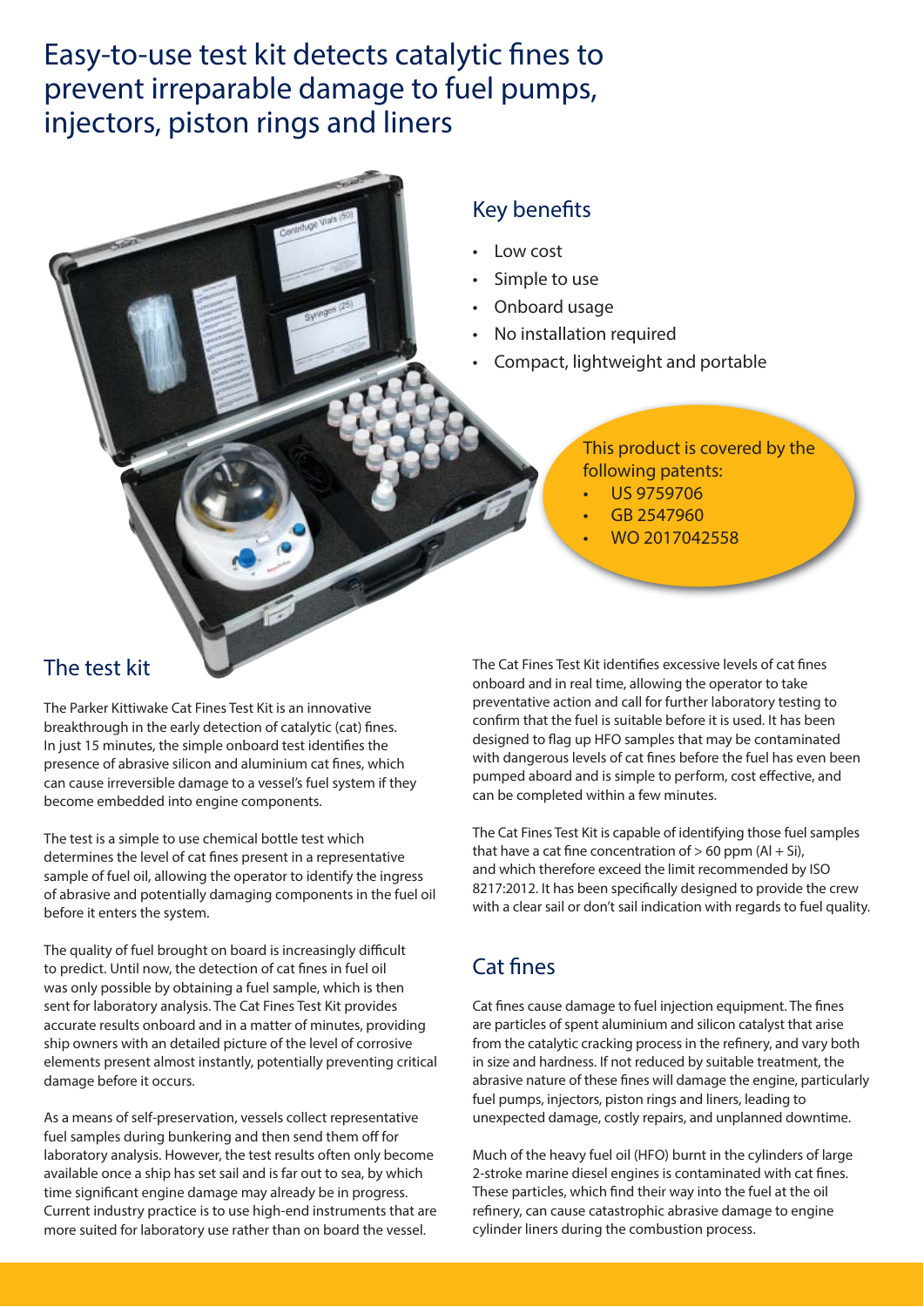This problem has been inadvertently exacerbated by recent changes to emissions regulations, which can require the use of alternative fuels, leading to the increased uptake of cat-fine prone, low-sulphur fuel oils.

Cat fines can accumulate in the fuel during storage, and become concentrated before fuel oil separators and consequently before entering the engine. The rate of settling is determined by Stokes' Law, which takes account of the particle size, difference in density of the catalyst fine and the fuel, and the viscosity of the fuel. It is vital to ensure that measurements taken on the level of cat fines in fuel is current and not retrospective.

Various values are quoted for the density of cat fines, but in reality they may be likened to honeycombed structures. This is further hindered by the outer shell of water by virtue of the close proximity of the density of water to that of the fuel.

The extent of the removal also depends on the height of the tank (fixed) and the size of the particles (variable). As far as the centrifuge is concerned, the critical factor is the relationship between the actual viscosity of the fuel and that for which the centrifuge was sized. If there is a difference in viscosity, the residence time of the fuel in the centrifuge will be greater than the designated value; hence directionally the centrifuge should be able to remove fines of a smaller size.

With the introduction of modern centrifuges without gravity discs the recommendation is now to operate all available in parallel, which enables the flow through each to be reduced to the minimum practical level. The fuel is afforded the longest residence time in the centrifuges and the highest separation efficiency can be achieved. Combined output should be equal to the consumption. The temptation of using a higher rate - so the daily service tank overflows back to the settling tank and is re-circulated should be avoided.

NOTE: The ISO 8217:2012 limit for acceptable levels of Cat Fines in HFO is 60 ppm.

| <b>Cat Fines Test Kit</b>    | FG-K30566-KW                                                                                                                                                                                 |
|------------------------------|----------------------------------------------------------------------------------------------------------------------------------------------------------------------------------------------|
| Contents                     | <b>Centrifuge and Power Supply</b><br><b>Reagent Alpha</b><br><b>Sample Preparations (25)</b><br>Pipettes (25)<br>Syringes (25)<br>Centrifuge Tubes (50)<br><b>Safety Goggles and Gloves</b> |
| <b>Power Supply</b>          | <b>AC/DC Switching Adaptor</b><br>110/240VAC, 50/60Hz, 1.4A                                                                                                                                  |
| <b>Size</b>                  | Carry Case 350 x 560 x 220mm<br>Centrifuge 190 x 240 x 140mm                                                                                                                                 |
| <b>Test Time</b>             | 5 minutes typical - sample preparation<br>15 minutes centrifuge cycle                                                                                                                        |
| Weight                       | 7.80 <sub>kg</sub>                                                                                                                                                                           |
| Correlation                  | Go / No-Go - 50ppm Reference                                                                                                                                                                 |
| <b>Cat Fines Reagent Kit</b> | FG-K30579-KW                                                                                                                                                                                 |
| Contents                     | <b>Reagent Alpha</b><br><b>Sample Preparations (25)</b><br>Pipettes (25)<br>Syringes (25)<br>Centrifuge Tubes (50)                                                                           |

#### Method

- 1. Fill a test tube to the 5 ml graduation line with water and close the cap fully.
- 2. Fill a second test tube to the first (0.5 ml) graduation line with Reagent Alpha.
- 3. Place the tubes in opposite positions on the centrifuge holder.



- 6. Replace the cap and shake the bottle vigorously for 3 minutes.
- 7. Remove the cap from the bottle and use a pipette to extract some of the mixture.



- 10. Very slowly add the mixture until the 5 ml line is reached (refill the pipette as required).
- 11. Close the cap on the test tube and return it to its position opposite the water-filled tube.
- 12. Ensure centrifuge lid is firmly shut. Spin the tubes for 15 minutes. (push timer down to start).
- 13. Use picture below to decide whether the HFO has significant (> 20 ppm) cat fine contamination.



**g**

- 4. Completely fill a syringe with HFO by drawing the plunger back to the stop very slowly.
- 5. Unscrew the cap from a new Cat Fines Test Fluid Bottle and add all of the HFO from the syringe.



- 8. Remove the test tube containing 0.5 ml of Reagent Alpha from the centrifuge.
- 9. Gently lower the pipette into the test tube until it lies just above the Reagent Alpha.